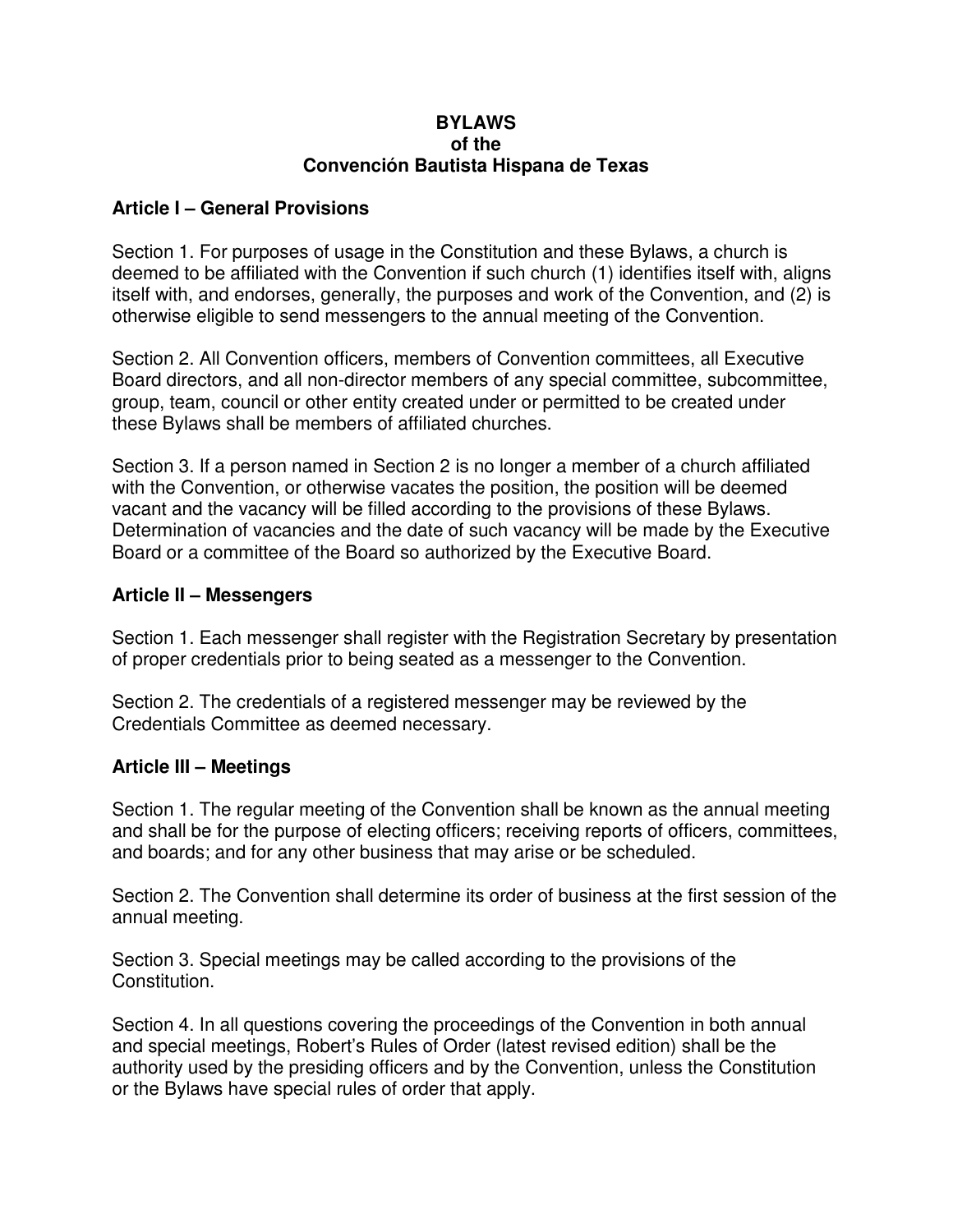# **Article IV – Duties of Convention Officers**

Section 1. It shall be the duty of the president to preside over the deliberations of the Convention and to discharge such other duties as are usually incumbent on the presiding officer of a deliberative body. If the president is no longer a member of a church affiliated with the Convention, a vice president shall succeed to the office according to provisions of the Constitution, and this fact shall be so recognized by a resolution of the Executive Board.

Section 2. The vice presidents shall discharge such duties as requested by the president. In the absence of the president from a Convention session, a vice president in the order in which he or she was elected shall preside.

Section 3. It shall be the duty of the recording secretary to keep an accurate record of the proceedings of the Convention, and to file and keep all papers in order deemed important to be preserved.

Section 4. The registration secretary shall be responsible for registration of all messengers of the Convention. The registration secretary shall report to the chairperson of the Committee on Credentials the number of messengers registered as of the hour the Convention convenes and periodically thereafter as prescribed by the chairperson of the Committee on Credentials. Following the Convention the registration secretary shall provide the recording secretary the number of messengers registered.

#### **Article V – Convention Committees**

#### Section 1. Committee of Orden y Programa

The Committee of Orden y Programa shall be responsible for recommending the time and place of future annual meetings of the Convention, for selecting the preacher for the annual message for the next year 's meeting, and for formulating the agenda for the annual meeting and submitting the agenda to the Convention for approval at the opening session. The committee shall have twelve (12) members appointed for twoyear terms with six (6) appointed each year by the president and the vice presidents acting jointly. The president and vice presidents may appoint replacements to fill vacancies.

A. This committee shall provide periods of time during the early sessions of the Convention annual meeting for the introduction of all matters requiring a vote not scheduled on the agenda and when introduced shall fix times for consideration for the same, unless the Convention gives its unanimous consent for its immediate consideration.

B. This committee shall be responsible for formulating and recommending the Standing Rules of the Convention to the Convention for adoption. The Standing Rules of the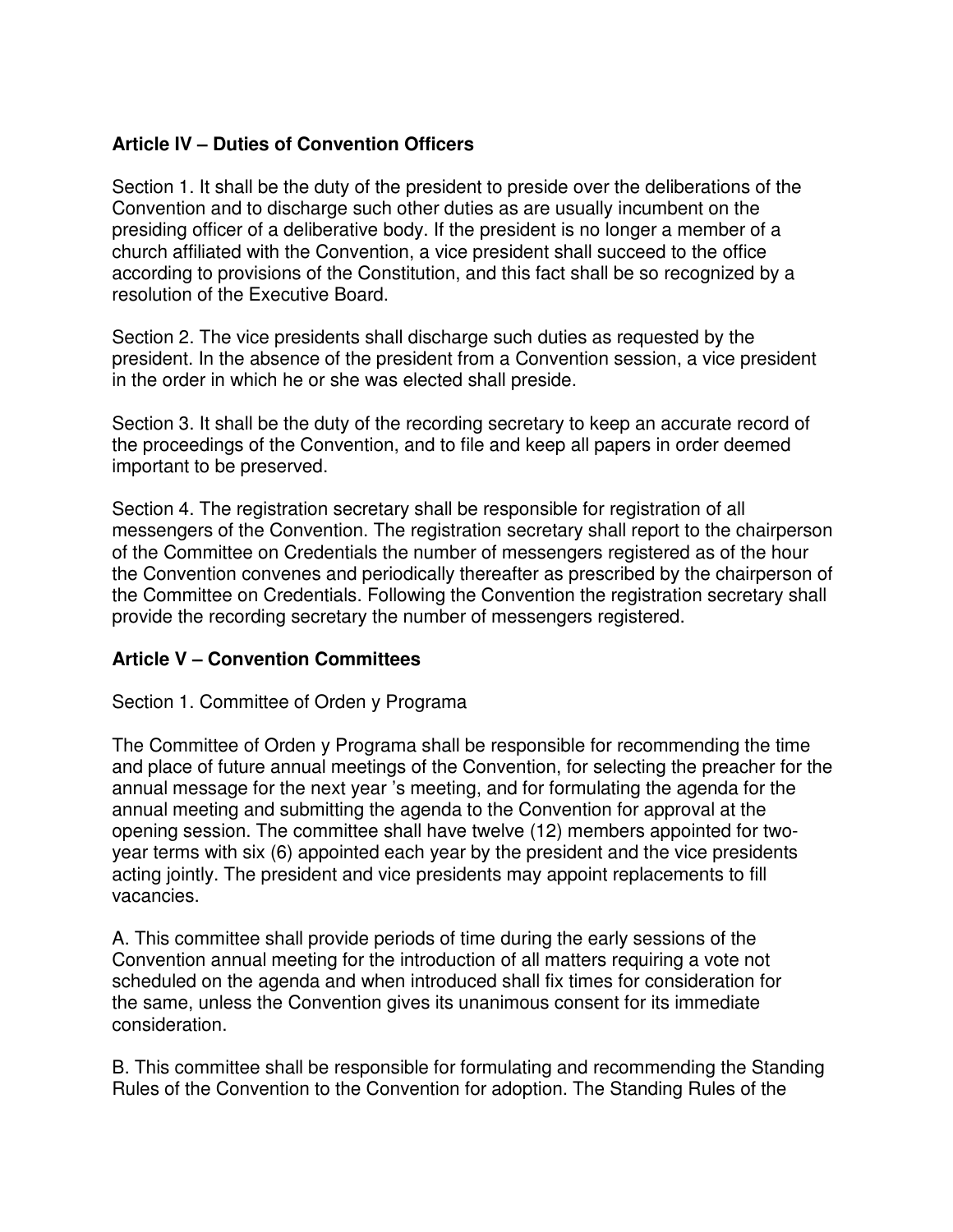Convention may be amended without notice by majority vote. It also shall be responsible for recommending the disposition of motions made during consideration of miscellaneous business but not finally disposed.

### Section 2. Committee on Credentials

The Committee on Credentials shall be responsible for verifying credentials of prospective messengers, enrolling messengers, for investigating any contention arising out of the enrollment of messengers, and for reporting its findings to the Convention. At the time scheduled by the Committee of Orden y Programa, the chairperson of the Committee on Credentials shall report the number of messengers registered as of the opening of the annual meeting or special meeting and periodically thereafter. The committee when established shall have six (6) members appointed for two years with three (3) appointed each year by the president and the vice presidents acting jointly. The president and vice presidents may appoint replacements to fill vacancies.

### **Article VI – Executive Board**

Section 1. Membership

### A. Directors

The elected membership of the Executive Board shall be eleven (11) directors. The Executive Board shall have an ex-officio director in addition to the elected directors. The ex-officio director shall be the president of the Convention who shall by virtue of office serve with all rights, privileges, and duties of, and shall in all matters be treated as an elected director.

#### B. Term of Directors

Directors shall serve terms of three (3) years. A Director may succeed himself for only one consecutive term. After serving two consecutive terms, a Director must vacate his position

There shall be staggered terms of office for Directors so that one-third of the directorships shall be up for election each year (or if the number does not evenly divide by thirds, the board shall be divided as close to thirds as possible).

Initial directors serving less than a full three-year term as their initial term, shall be considered to have served a full three-year term for purposes of the limits on more than two successive terms.

#### C. Resignation

Any Director may resign at any time by delivering written notice to the Secretary or President of the Board of Directors. Such resignation shall take effect upon receipt or, if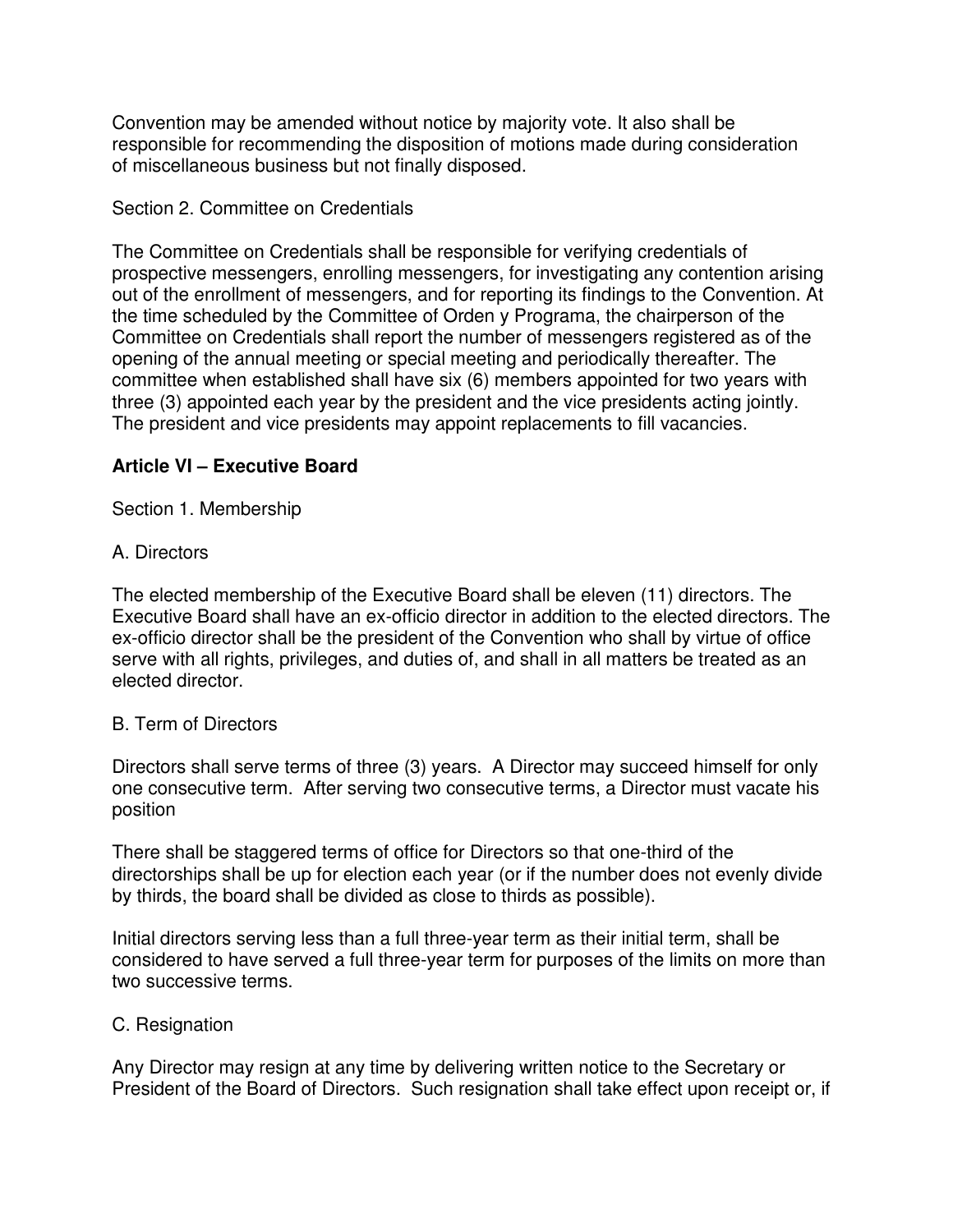later, at the time specified in the notice.

### D. Vacancies

Vacancies shall be filled by majority vote of the remaining members of the Board of Directors, though less than a quorum, and the Director filling the vacancy shall serve for the remainder of the term of the directorship that was vacated. Vacancies shall be filled as soon as practical. Any Director may make nominations to fill vacant directorships.

#### Section 2. Elected Officers

The Board shall elect a chairperson and a vice chairperson annually. The treasurer/chief financial officer of the Convention shall serve as recording secretary. The officers shall have the following duties:

#### A. Chairperson

- 1. Presides at all meetings of the Board.
- 2. Chairs the Executive Committee.
- 3. Assists the executive director as the director provides leadership in the planning and implementation of Convention operations and ministries.
- 4. Consults with the executive director and secretary prior to each meeting to set the agenda.
- 5. Appoints special committees as authorized by the Board.
- 6. Represents the Board in meetings of Convention agencies as invited to do so.
- 7. Serves the Board by carrying out responsibilities assigned to the chair.

#### B. Vice Chairperson

1. Assists the chairperson throughout the term as may be requested.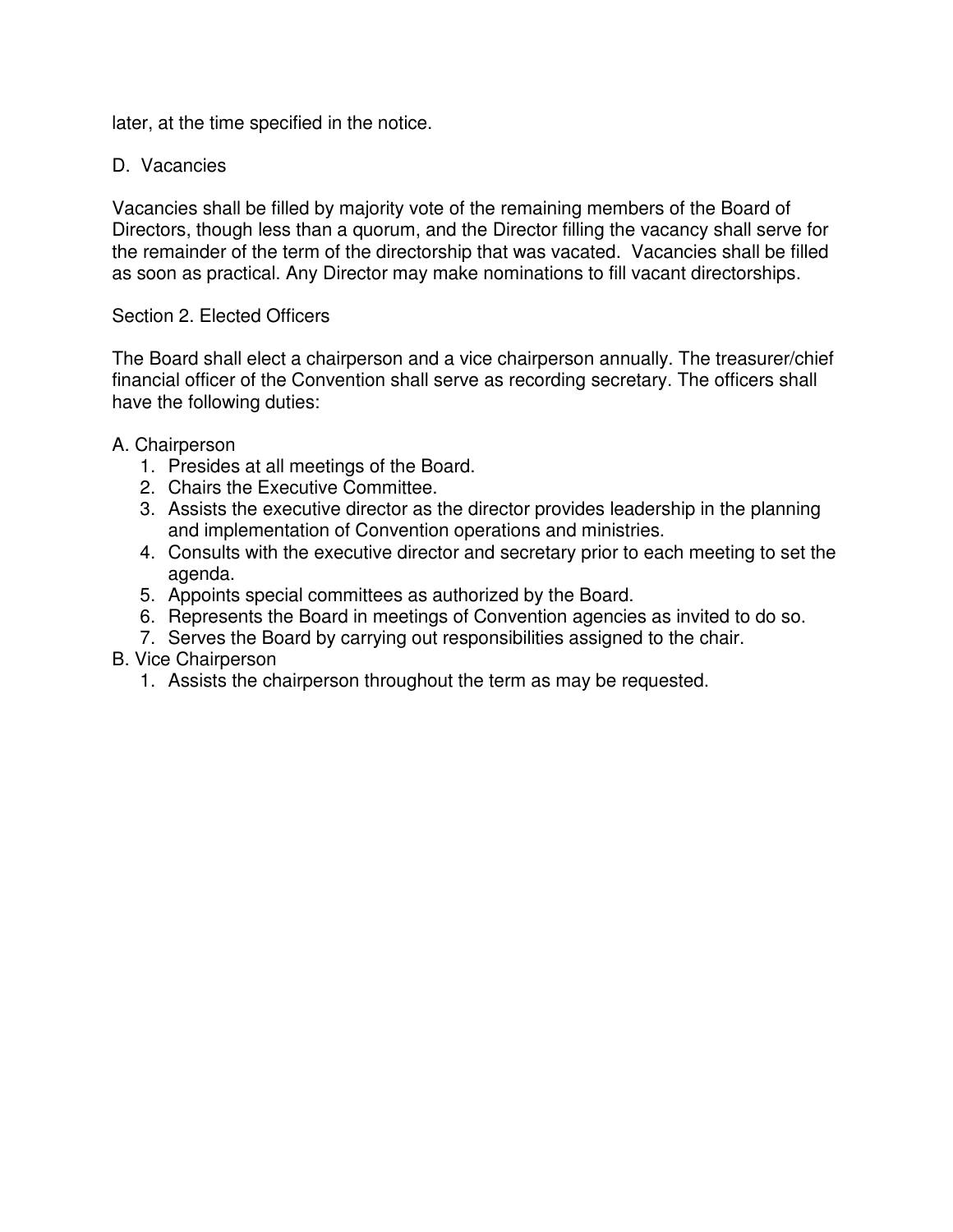2. Presides at meetings of the Board and Executive Committee in the absence of the chairperson or at the request of the chairperson

### C. Recording Secretary

The recording secretary is to keep an accurate record of the proceedings of the Executive Board and to file and keep in order all papers deemed important to be preserved.

#### Section 3. Election of Officers

#### A. Nominations

Nominations shall be made from the oor at the last regular meeting of the year. Nominations shall be made in this order: chairperson and vice chairperson.

### B. Voting

The election of officers shall be the first order of business on the agenda at the last regular meeting of the year. Election shall be by show of hands unless the chairperson with the appointed parliamentarian shall agree that the vote be by ballot. A majority of votes cast shal determine the person chosen.

# C. Terms

Officers of the Board shall serve one-year terms and be eligible for one additiona term. Terms begin immediately following the close of the last session of the annual meeting of the Convention. Should for any reason the office of chairperson be vacated prior to completion of the term, the vice chairperson shall become chairperson for the remainder of the term. In such case, the vacancy of the vice chairperson would be filled at the next regularly scheduled meeting of the Board.

# Section 4. Meetings

# A. Authority

The Board shall meet at times and on a schedule that it adopts. The meeting date of the Convention should be a strongly in uencing factor in the determination of when the Board meets. The meetings should be calendared so as to supplement and facilitate the total work of the Convention in support of all Convention-adopted programs. The meeting schedule of the Board shall be recommended to the Board by the Executive Director.

# B. Meeting Times

The Board shall determine three-to-five years in advance the three times during each calendar year it meets.

# C. Annual Meeting

The annual meeting of the Board shall be the one conducted prior to but not necessarily in conjunction with the annual Convention meeting. At this meeting, the Board will elect officers, may appoint committees, and consider other business as may come before the meeting.

#### D. Place of Meeting

The Board may designate any place within the State of Texas as the place of meeting.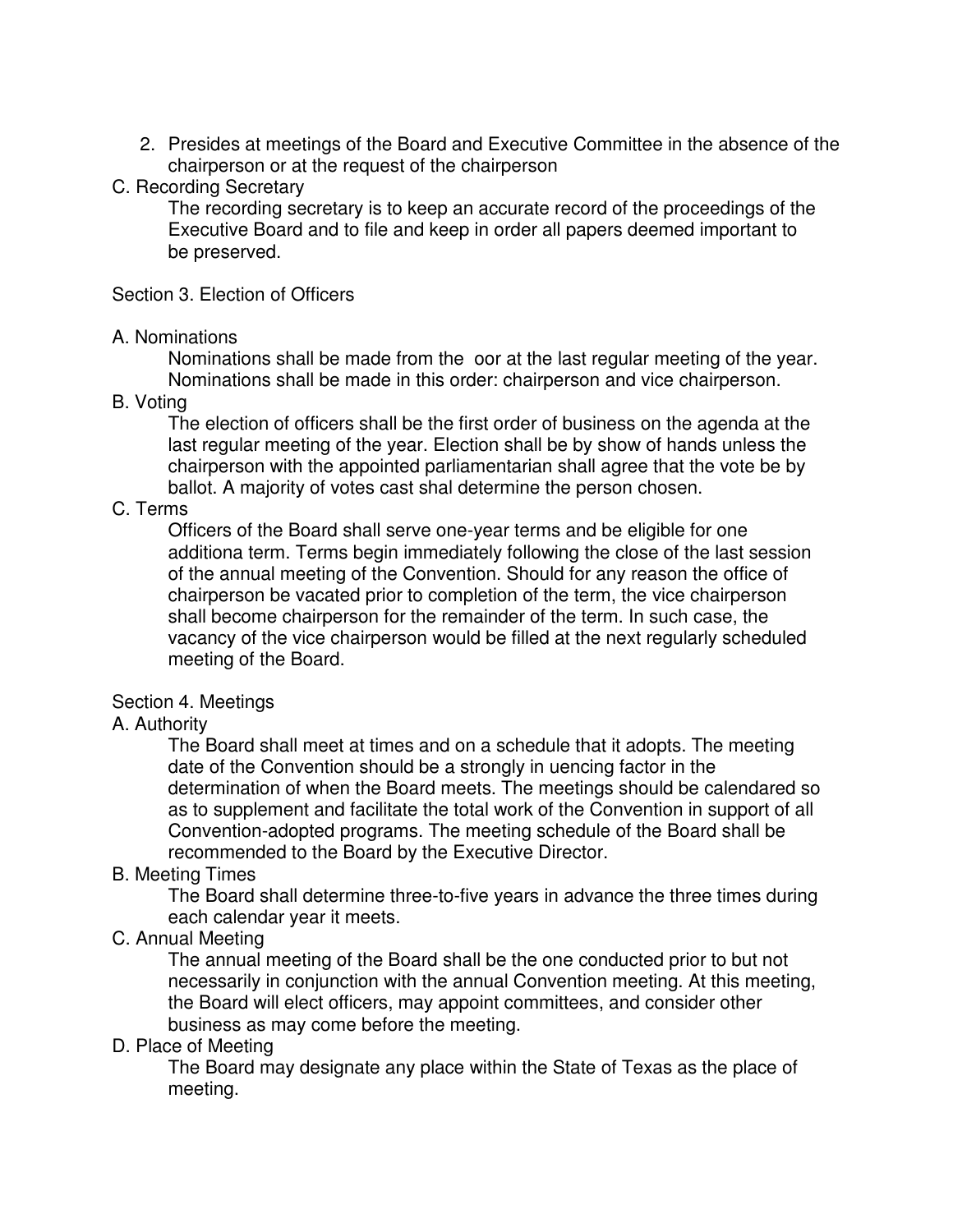#### E. Notice of Meetings

Written notice stating the place, day, and hour of any meeting of directors shall be delivered either personally, by mail, or by electronic means to each director, not less than 10 days or more than 60 days before the date of such meeting by or at the direction of the chairperson.

F. Special Meetings

Special meetings may be called by the executive director and/or the chairperson with the consent of two of the following: the vice chairperson of the Board and the president and vice presidents of the Convention; or may be called by not less than twenty percent (20%) of the directors. The call for a special meeting shall state the purpose of the meeting, and the time, date, and place for the meeting. The special meeting shall be limited to the purpose stated.

G. There will be no proxy voting.

### Section 5. Committees

### A. The Executive Committee

- 1. The Executive Committee is responsible for the administration of the Executive Board. The Executive Committee shall also review the proposed budget; shall evaluate performance and recommend compensation for the executive director; and shall plan, coordinate and monitor the general progress of the work of the Executive Board.
- 2. After the annual meeting of the Convention, the chairperson and vice chairperson of the Executive Board, with the assistance of the executive director and recording secretary, shall appoint the chairpersons of Board committees. The Executive Committee shall assign other Executive Board directors to serve on various committees of the Executive Board. Except for members of the Executive Committee, no Executive Board director may serve on more than one regular committee. The chairperson and vice chairperson of the Executive Board are nonvoting ex-officio members of each committee and subcommittee; however, they shall have the right to vote in the Executive Committee of the Board.
- 3. The Executive Director of the Convention shall serve as a non-voting ex-officio member of the Executive Committee of the Executive Board.
- 4. The Executive Committee shall act for the Executive Board ad interim, but may not act contrary to or reverse any action of the Executive Board.
- B. Groups, teams, and councils
	- 1. Other groups, teams, or councils, may be established as advisory groups to assist Executive Board committees, Convention ministries, and Convention staff leaders.
	- 2. Such groups may serve as a resource, assist in strategy planning and implementation, provide information, and assist in activities. They may make recommendations through staff leaders to appropriate committees and the Executive Board.
	- 3. Recommendations for such groups may be initiated through a committee of the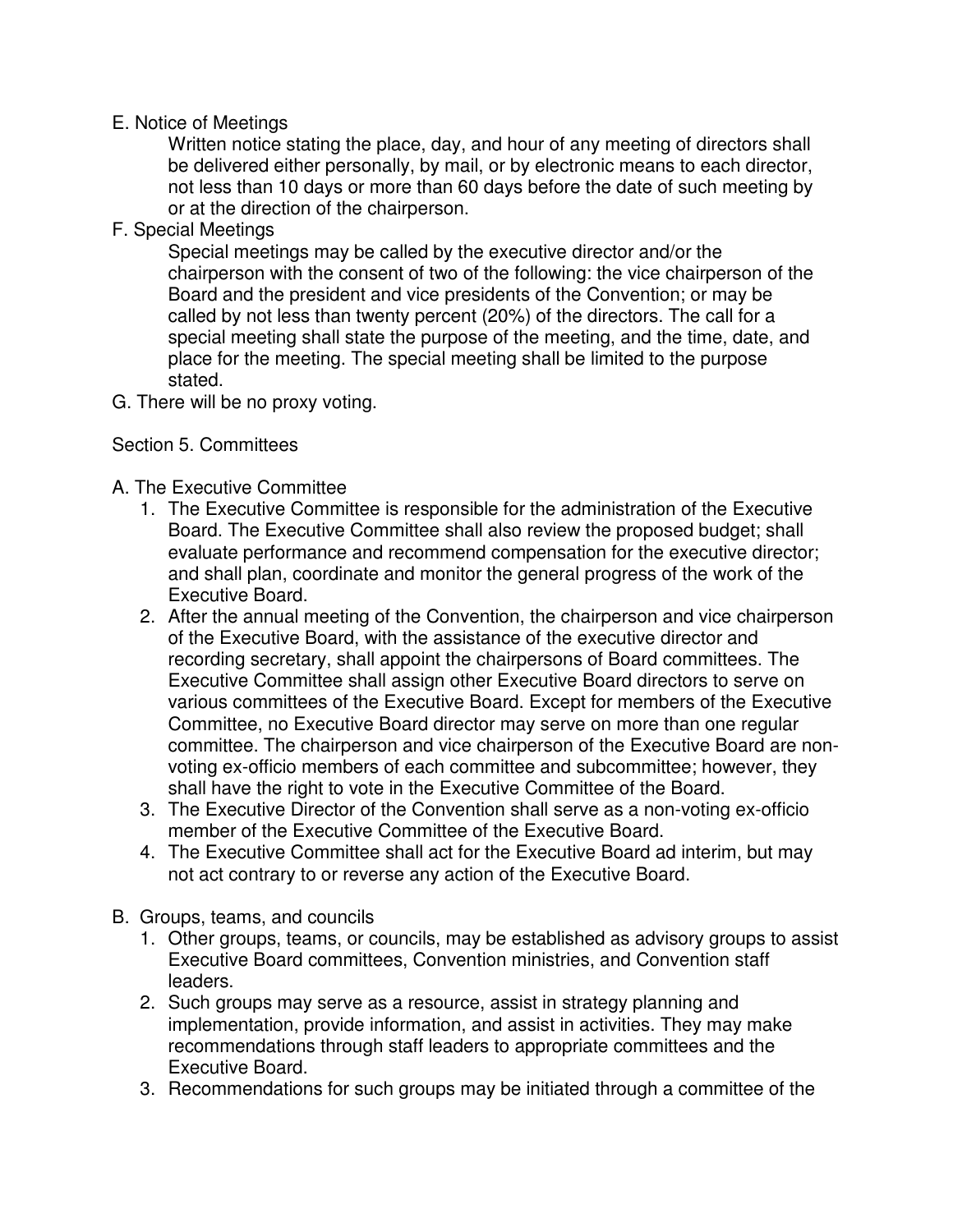Board or the Executive Committee and recommended for policy approval to the Executive Board. The recommendation should include the number of group members and terms of service.

4. Persons serving will be nominated by the initiating committee and approved by the Executive Board. Such persons nominated shall be members of churches affiliated with the Convention.

Section 6. Voting by Mail or Electronic Means

Any action required by law to be taken at a meeting of directors or any action which may be taken at a meeting of directors may be taken without a meeting if consented to and signed by a requisite number of directors of the Executive Board who are entitled to vote, either in writing, by mail ballot, by electronic means, or by some combination of both, with respect to the subject matter thereof. The requisite number is the number that would be necessary to take that action at a meeting at which the directors were present and voted. Where a specific business item may need action prior to a regular meeting, the chairperson, or the vice chairperson in his absence, may conduct the voting by mail or by electronic means, or by some combination of both. No vote shall be taken by electronic means or by telephone unless notice of such proposed vote to be taken has been communicated by electronic means, in person, by mail, by telephone, or by any of these means, to all members of the Executive Board or to the committee or subcommittee proposing to take a vote at least three (3) business days prior to the first day on which votes will be accepted. Notice by mail shall be deemed properly given if deposited in the U.S. Mail at least five (5) business days prior to such first day. Voting by fax, email, dedicated website, any similar technology, or any combination of such means shall constitute "electronic means" for purposes of this and the following section. "Signing" of a ballot or other confirmation of a vote by way of electronic means shall be broadly construed to permit effective utilization of such means. In addition, committees and subcommittees of the Executive Board, together with any group authorized under Section F. of this article, but not the Executive Board as a whole, may take votes telephonically as a part of a committee or subcommittee meeting via conference telephone call or any other electronic conferencing media (and without necessity of a signed ballot). Written memoranda or minutes shall be made of all meetings and votes undertaken by electronic means or telephonically or by mail, and shall be entered into the records of the Executive Board or the appropriate committee or subcommittee as of the next meeting in which the members assemble in person. There will be no proxy voting and therefore voting by mail or by electronic means shall not be considered to be voting by proxy.

Section 7. Quorum

The directors holding one-half (50%) of the total votes which may be cast at any meeting shall constitute a quorum.

Section 8. Compensation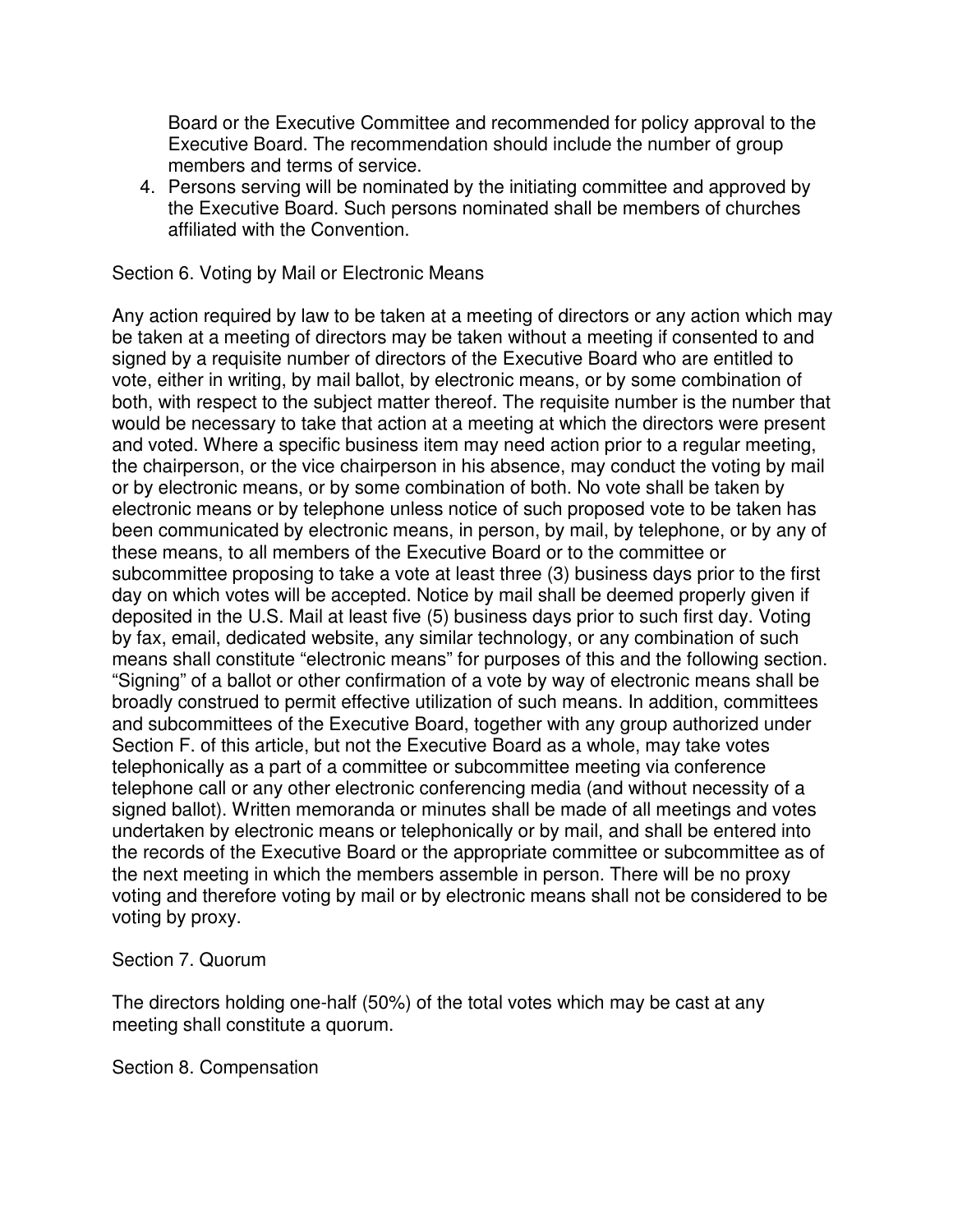Directors shall not receive any salaries for their services but may receive reimbursement for appropriate travel expenses.

### Section 9. Duties

- A. The Executive Board shall be the fiduciary, fiscal and executive agency of the Convention.
- B. The Executive Board is empowered to act for the Convention in all areas of the Convention's work between sessions of the Convention, but may not act contrary to or reverse any action of the Convention, except as otherwise provided in these Bylaws.
- C. The Executive Board shall make a full report of the work of the Convention at its annual session.
- D. The Executive Board shall have the authority to enter into, modify, and terminate affiliation agreements with third parties which advance the purposes of the Convention, not inconsistent with the directions of the messengers.
- E. The Executive Board shall recommend the annual budget to the annual session of the Convention. The Executive Board shall have the authority to reduce or eliminate allocations to third parties contained in the annual budget approved by the messengers when, in the Executive Board's judgment, circumstances arising after the messengers have approved the annual budget warrant that action. In such situations, the Executive Board shall have the authority to re-allocate the budgeted funds which were reduced or eliminated. Any exercise by the Executive Board of this authority shall be reported to the next annual session of the Convention.

# **Article VII – Convention Employees**

Section 1. Executive Director/Chief Executive Officer

- A. The chief executive officer of the Convention shall be the Executive Director.
- B. The Executive Director shall be employed upon the recommendation of the Executive Board and receive remuneration as recommended by the Executive Board.
- C. The Executive Director shall supervise and administer all of the affairs of the Convention and all of its activities and shall represent and carry out the policies of the Convention and its Executive Board.

Section 2. Other Employees of the Convention

The Executive Board shall have the authority to elect or employ other personnel as deemed necessary by the body.

# **Article VIII – Amendments**

These Bylaws may be changed or amended at any regular session of the Convention's annual meeting, except the last session of the meeting, provided said change or